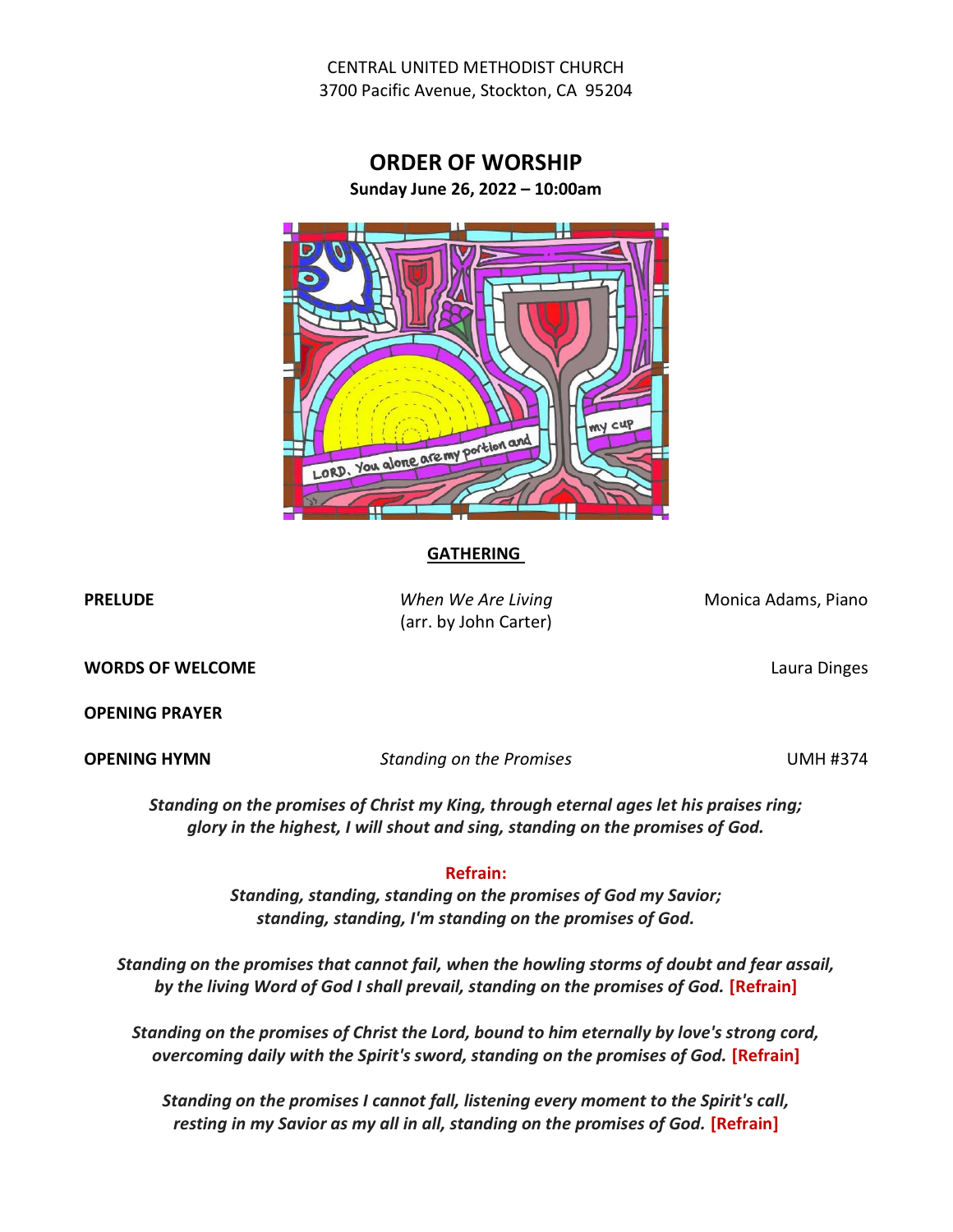## **CHILDREN'S MOMENT** Alan Cook **CHILDREN'S MOMENT**

## RITE OF FRIENDSHIP AND A SPECIAL WELCOME TO OUR VISITORS

Today we would like to invite everyone to write their name, mailing address, email address, and phone number on the form in the red book located in the pew rack. Your name "introduces" you to others seated near you. Please read the names of those near you and greet them at the end of the service. The red book should be passed back to the center aisle seat.

## PROCLAMATION AND RESPONSE

SCRIPTURE **Example 2018** Psalm 16 **Psalm 16** Psalm 16 Laura Dinges

Keep me safe, my God, for in you I take refuge. I say to the LORD, "You are my Lord; apart from you I have no good thing." I say of the holy people who are in the land, "They are the noble ones in whom is all my delight." Those who run after other gods will suffer more and more. I will not pour out libations of blood to such gods or take up their names on my lips. LORD, you alone are my portion and my cup; you make my lot secure. The boundary lines have fallen for me in pleasant places; surely I have a delightful inheritance. I will praise the LORD, who counsels me; even at night my heart instructs me. I keep my eyes always on the LORD. With him at my right hand, I will not be shaken. Therefore my heart is glad and my tongue rejoices; my body also will rest secure, because you will not abandon me to the realm of the dead, nor will you let your faithful one see decay. You make known to me the path of life; you will fill me with joy in your presence, with eternal pleasures at your right hand.

**HYMN** The Summons The Summons TFWS #2130

Will you come and follow me if I but call your name? Will you go where you don't know and never be the same? Will you let my love be shown, will you let my name be known, Will you let my life be grown in you and you in me?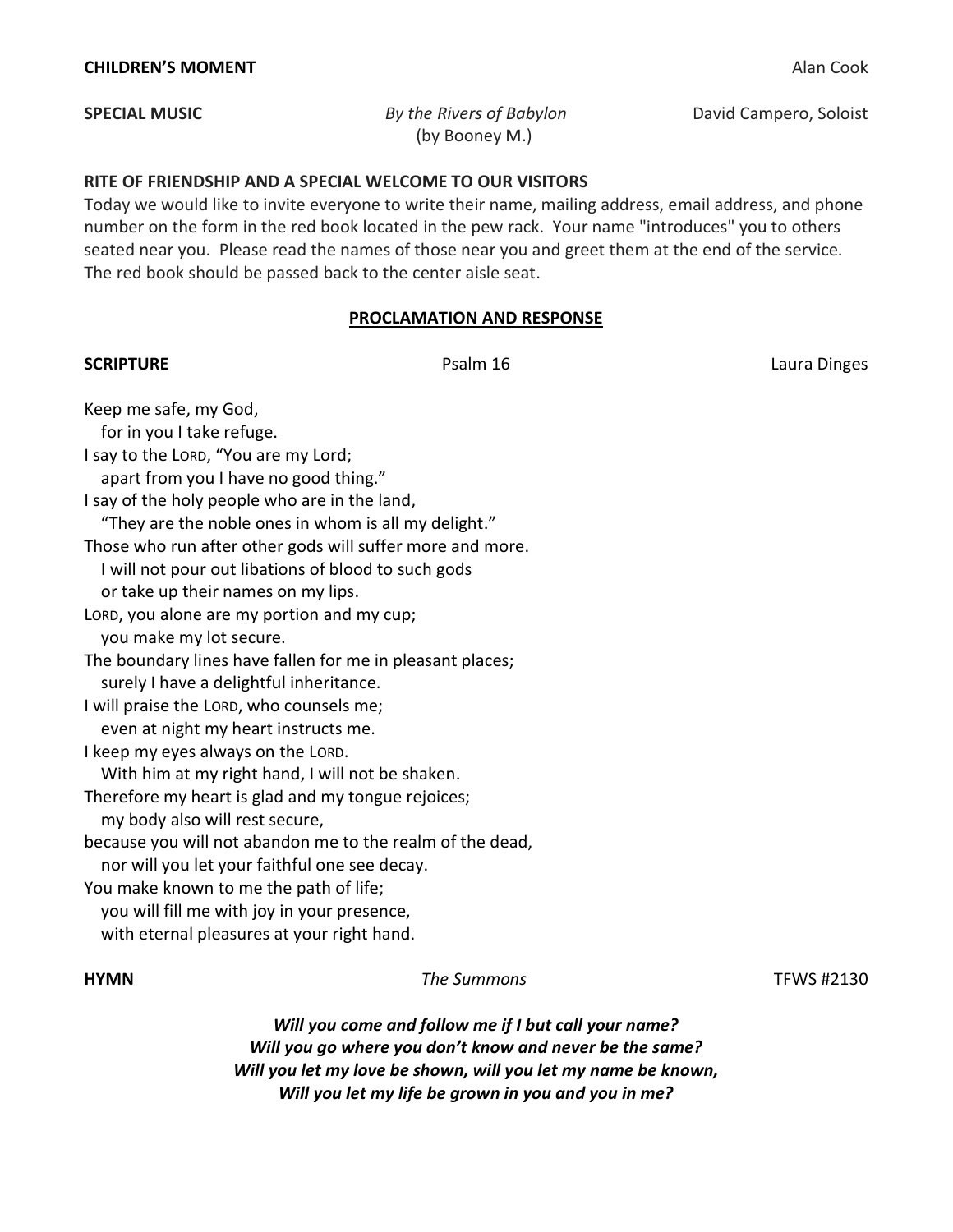Will you leave yourself behind if I but call your name? Will you care for cruel and kind and never be the same? Will you risk the hostile stare should your life attract or scare? Will you let me answer prayer in you and you in me?

Will you let the blinded see if I but call your name? Will you set the prisoners free and never be the same? Will you kiss the leper clean and do such as this unseen, and admit to what I mean in you and you in me?

Will you love the "you" you hide if I but call your name? Will you quell the fear inside and never be the same? Will you use the faith you've found to reshape the world around through my sight and touch and sound in you and you in me?

Lord, your summons echoes true when you but call my name! Let me turn and follow you and never be the same. In your company I'll go where your love and footsteps show. Thus I'll move and live and grow in you and you in me.

**MESSAGE** Pastor Kim Montenegro

### PRAYER

### LORD'S PRAYER

INVITATION

Our God in heaven, hallowed be thy name. Thy kingdom come, thy will be done, on earth as it is in heaven. Give us this day our daily bread, and forgive us our trepasses, as we forgive those who trespass against us. And lead us not into temptation, but deliver us from evil, for thine is the kingdom and the power, and the glory forever…Amen.

## THANKSGIVING

| <b>OFFERTORY</b>     | On Eagle's Wings<br>(arr. Mark Hayes)                                                                     | Monica Adams, Piano |
|----------------------|-----------------------------------------------------------------------------------------------------------|---------------------|
| <b>SUNG RESPONSE</b> | Praise God, from Whom All Blessings Flow                                                                  | <b>UMH #94</b>      |
|                      | Praise God, from whom all blessings flow;<br>praise God, all creatures here below:<br>Alleluia! Alleluia! |                     |
|                      | Praise God, the source of all our gifts!<br>Praise Jesus Christ, whose power uplifts!                     |                     |
|                      | <b>Praise the Spirit, Holy Spirit!</b><br>Alleluia, Alleluia, Alleluia!                                   |                     |
|                      |                                                                                                           |                     |

BLESSING